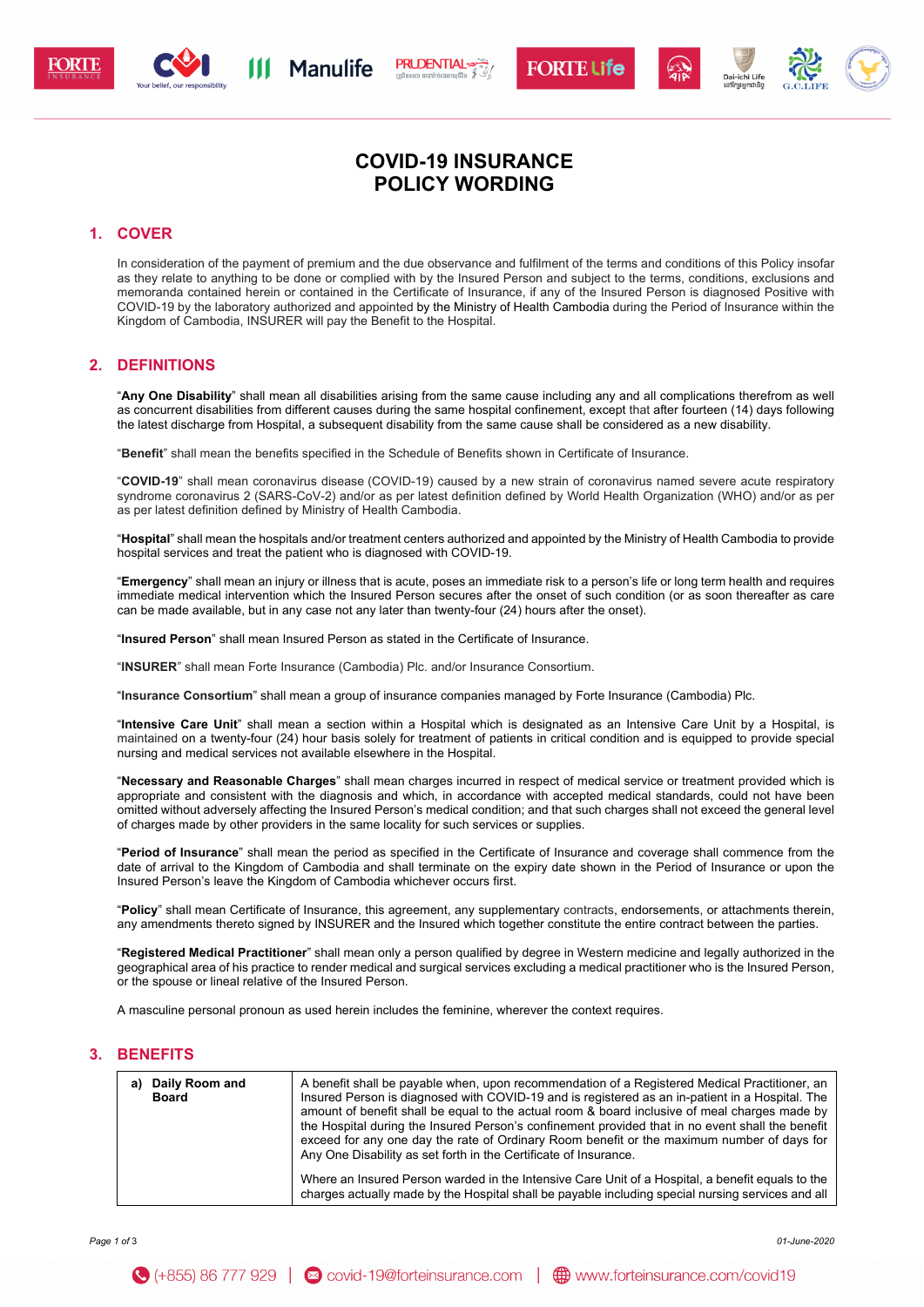|                                                        | the medical equipment and supplies used while an Insured Person warded in the Intensive Care<br>Unit provided that in no event shall the benefit exceed for any one day the rate of "Intensive Care<br>Unit" benefit or the maximum number of days for Any One Disability as set forth in the Certificate<br>of Insurance.                                                                                                                                                                                                                                                                                                                                                                                        |
|--------------------------------------------------------|-------------------------------------------------------------------------------------------------------------------------------------------------------------------------------------------------------------------------------------------------------------------------------------------------------------------------------------------------------------------------------------------------------------------------------------------------------------------------------------------------------------------------------------------------------------------------------------------------------------------------------------------------------------------------------------------------------------------|
| b) COVID-19 Test                                       | If a benefit is payable under Daily Room and Board, INSURER shall also pay in respect of<br>Necessary and Reasonable Charges for COVID-19 Test which are advised by the Registered<br>Medical Practitioner during the treatment period of COVID-19 provided that in no event shall the<br>benefit for any one COVID-19 Test exceed the maximum benefit of Test unit costs and the<br>number of maximum number of Test set forth in the "COVID-19 Test" benefit as shown in the<br>Certificate of Insurance.                                                                                                                                                                                                       |
| c) Hospital<br><b>Miscellaneous</b><br><b>Services</b> | If a benefit is payable under Daily Room and Board, INSURER shall also pay a Services benefit<br>in respect of Necessary and Reasonable Charges made by the Hospital for a provision of Hospital<br>Miscellaneous Services which are normally given by the Hospital, provided that in no event shall<br>the benefit exceed for any one day the maximum limit set forth in "Hospital Miscellaneous"<br>Services" benefit as shown in the Certificate of Insurance.                                                                                                                                                                                                                                                 |
|                                                        | Hospital Miscellaneous Services covered under this Policy include:<br>Drugs, Medications, Dressings, Ordinary Splints, Plaster Casts, and Intravenous<br>Infusions;<br>In-Hospital Physician's fee and Nurse's fee;<br>The cost of Blood or Blood Plasma and its Administration;<br>$\bullet$<br>Physical Therapy:<br><b>Prescribed Take Home Medicines</b><br>$\bullet$                                                                                                                                                                                                                                                                                                                                          |
| d) Diagnostic Procedure                                | If a benefit is payable under Daily Room and Board, INSURER shall also pay in respect of<br>Necessary and Reasonable Charges for diagnostic procedure other than COVID-19 Test which<br>are advised by the Registered Medical Practitioner provided that in no event shall the benefit for<br>any one Test exceed the maximum benefit of Test unit costs and the number of maximum number<br>of Test set forth in the "Diagnostic Procedure" benefit as shown in the Certificate of Insurance.                                                                                                                                                                                                                    |
|                                                        | Diagnostic Procedure covered under this Policy include: X-ray, Electrocardiograms, Basal<br>Metabolism Test and other Laboratory Examinations and Tests, Ultrasound, Endoscopy and<br>Biopsy, CT Scan and MRI Scan.                                                                                                                                                                                                                                                                                                                                                                                                                                                                                               |
| e) Emergency hospital<br>transfer                      | If a benefit is payable under <b>Daily Room and Board</b> , in the event of a life-threatening emergency,<br>when appropriate treatment is not available locally, INSURER shall also pay Evacuation Services<br>to the Hospital in Phnom Penh provided the Evacuation Services fee is Necessary and<br>Reasonable Charges made by the Hospital and or Evacuation Company appointed by INSURER<br>within the Kingdom of Cambodia subject to the recommendation from the third party appointed<br>by INSURER (ie. One of the well-known and credible hospital in Cambodia), provided that in no<br>event shall the benefit exceed the maximum Evacuation Services benefit shown in the<br>Certificate of Insurance. |
|                                                        | For the purpose of this Policy, Evacuation include both ground and air ambulance. Evacuation<br>services required Pre-authorization from INSURER.                                                                                                                                                                                                                                                                                                                                                                                                                                                                                                                                                                 |
| f) Funeral Expenses                                    | In the event of the death of an Insured Person due to COVID-19, INSURER shall also pay the<br>benefit amount shown on the Certificate of Insurance under benefit "Funeral Expense", to the<br>Hospital.                                                                                                                                                                                                                                                                                                                                                                                                                                                                                                           |
| g) Underlying Illness                                  | If a benefit is payable under Daily Room and Board, INSURER shall also pay Necessary and<br>Reasonable Charges made by the Hospital related to underlying illness which are pre-existing<br>conditions provided that in no event shall the benefit exceed the maximum Underlying Illness<br>benefit shown in the Certificate of Insurance.                                                                                                                                                                                                                                                                                                                                                                        |

## **4. EXCLUSIONS**

- a) A pre-existing condition means any injury or sickness for which an Insured Person or his Dependant (if applicable) received consultation, medical treatment, diagnosis, care or service; or took prescribed drugs or medicine prior to the effective date of insurance for that Insured Person. No benefit shall be payable under the Policy and supplementary contracts for pre-existing conditions unless provided under "**Underlying Illness**" benefit.
- b) The Insured Person was diagnosed COVID-19 Positive prior to the effective date of insurance.
- c) Any treatment for injury or sickness not related to COVID-19 unless provided under "**Underlying Illness**" benefit.
- d) Any cost related to or contributed by or as result of any quarantine or isolation whether or not required by the Government and/ or Ministry of Health Cambodia and/or any authorized body.
- e) Injures or sickness arising directly from war, declared or undeclared, or any warlike operation, strike, riots, civil commotion, invasion, nuclear or chemical contamination, terrorist acts, act of foreign enemy, hostilities, rebellion, revolution, insurrection or military or usurped power, or from full time military, naval or air services except national services reservist duty or training.
- f) Injuries and/or Illnesses and/or any costs resulting or arising from or occurring during the commission or perpetration of a violation of law by an Insured Person; All self-inflicted Illnesses or Injuries, suicide or attempted suicide, while sane or insane.